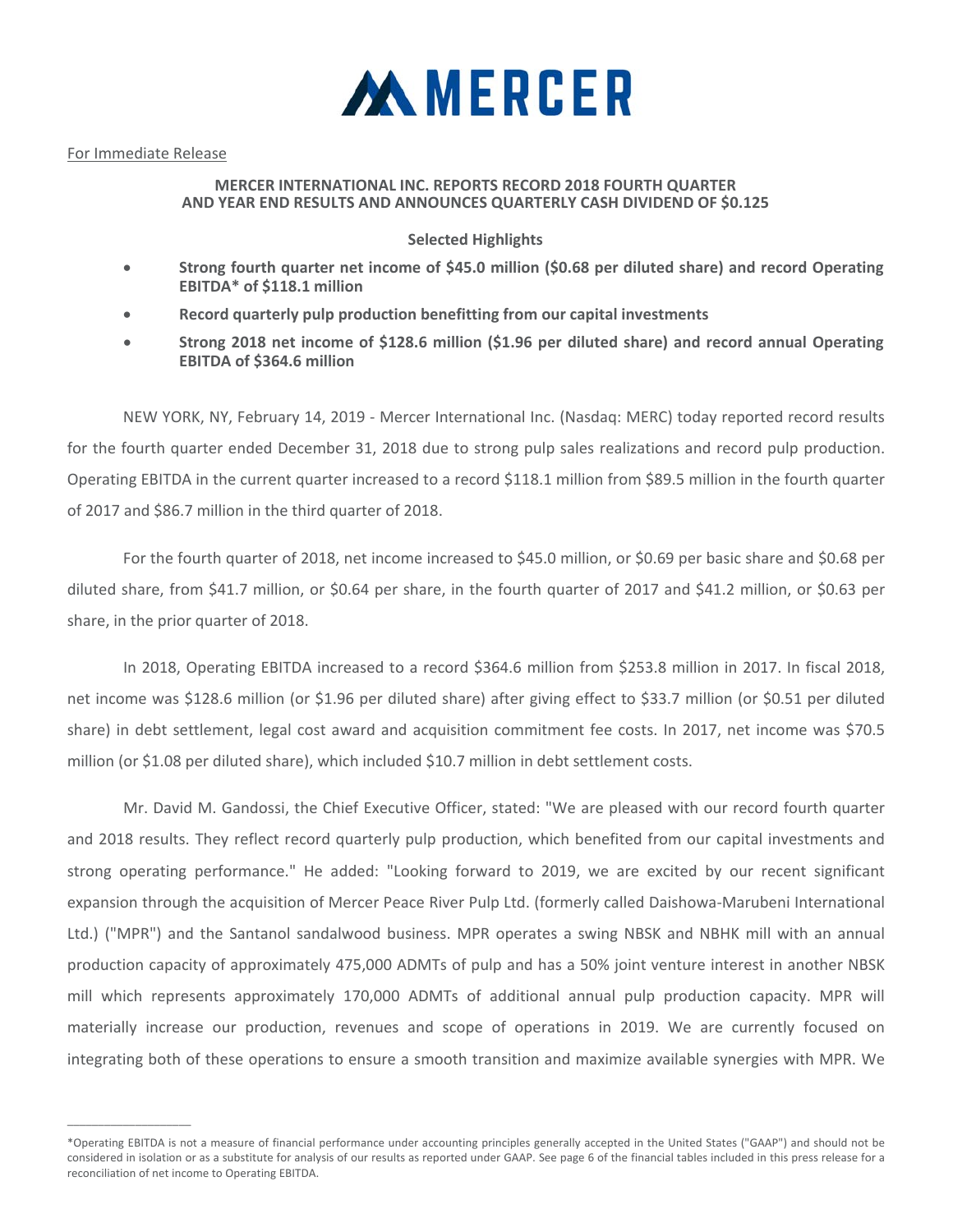are also continuing to execute on our value creation strategy of delivering sustainable profitable growth by leveraging our core competencies to complement our world class assets."

## **Consolidated Financial Highlights**

|                             |     | Q4<br>$2018^{(1)}$                       |    | Q <sub>3</sub><br>2018   |    | Q4<br>2017                      |           | Year<br>$2018^{(1)}$ |    | Year<br>2017              |  |
|-----------------------------|-----|------------------------------------------|----|--------------------------|----|---------------------------------|-----------|----------------------|----|---------------------------|--|
|                             |     | (in thousands, except per share amounts) |    |                          |    |                                 |           |                      |    |                           |  |
| Revenues                    | \$. | 412,225                                  | S. | 331,058                  | S. | 337,686                         |           | \$1,457,718          |    | \$1,169,145               |  |
| Operating income            | \$  | 90,997                                   | Ś. | 63,346                   | \$ | 66,683                          | (2)<br>\$ | 267,867              | Ś. | $168,554$ <sup>(2)</sup>  |  |
| <b>Operating EBITDA</b>     | \$  | 118,083                                  | Ś. | 86,656                   | \$ | 89,458                          | (2)<br>\$ | 364,596              | Ś. | $253,848$ <sup>(2)</sup>  |  |
| Loss on settlement of debt  | \$  | $\overline{\phantom{0}}$                 | \$ | $\overline{\phantom{m}}$ | \$ |                                 | \$        | $(21,515)^{(3)}$ \$  |    | $(10,696)$ <sup>(4)</sup> |  |
| Legal cost award            | \$  | $\overline{\phantom{m}}$                 | \$ | $\overline{\phantom{m}}$ | \$ | $\hspace{0.1mm}-\hspace{0.1mm}$ | \$        | (6, 951)             | \$ |                           |  |
| Acquisition commitment fee  | \$  | (5,250)                                  | \$ | $\overline{\phantom{0}}$ | \$ |                                 | \$        | (5,250)              | \$ |                           |  |
| Net income                  | \$  | 45,009                                   | \$ | 41,176                   | \$ | 41,718                          | \$.       | 128,589              | \$ | 70,483                    |  |
| Net income per common share |     |                                          |    |                          |    |                                 |           |                      |    |                           |  |
| <b>Basic</b>                | \$  | 0.69                                     | \$ | 0.63                     | \$ | 0.64                            | \$        | 1.97                 | \$ | 1.09                      |  |
| <b>Diluted</b>              | \$  | 0.68                                     | \$ | 0.63                     | \$ | 0.64                            | \$        | 1.96                 | \$ | 1.08                      |  |

(1) Results of MPR included from the date of acquisition on December 10, 2018.

(2) Adjusted as a result of our adoption of Accounting Standards Update 2017-07, Improving the Presentation of Net Periodic Pension Cost and Net Periodic *Post‐Retirement Benefit Cost*, in the current year.

(3) Redemption of 7.75% senior notes due 2022.

(4) Redemption of 7.00% senior notes due 2019.

## *Consolidated – Three Months Ended December 31, 2018 Compared to Three Months Ended December 31, 2017*

In the fourth quarter of 2018, operating income increased to \$91.0 million, or by approximately 44% from \$63.3 million in the prior quarter of 2018, and by approximately 36% from \$66.7 million in the same quarter of the prior year. The increase in the current quarter over the prior quarter is primarily due to higher pulp and energy sales volumes, the positive impact of a stronger dollar and lower per unit fiber costs partially offset by lower pulp and lumber sales realizations. The increase in the current quarter over the same quarter of the prior year is primarily due to higher pulp sales realizations partially offset by higher per unit fiber costs and lower lumber sales realizations in the current quarter. Our acquisition of MPR had a minimal impact on our net income as its results were only included from December 10, 2018 and due to costs associated with the acquisition.

For the fourth quarter of 2018, net income increased to \$45.0 million, which included a \$5.3 million acquisition commitment fee related to the acquisition of MPR, from \$41.7 million in the same quarter of 2017.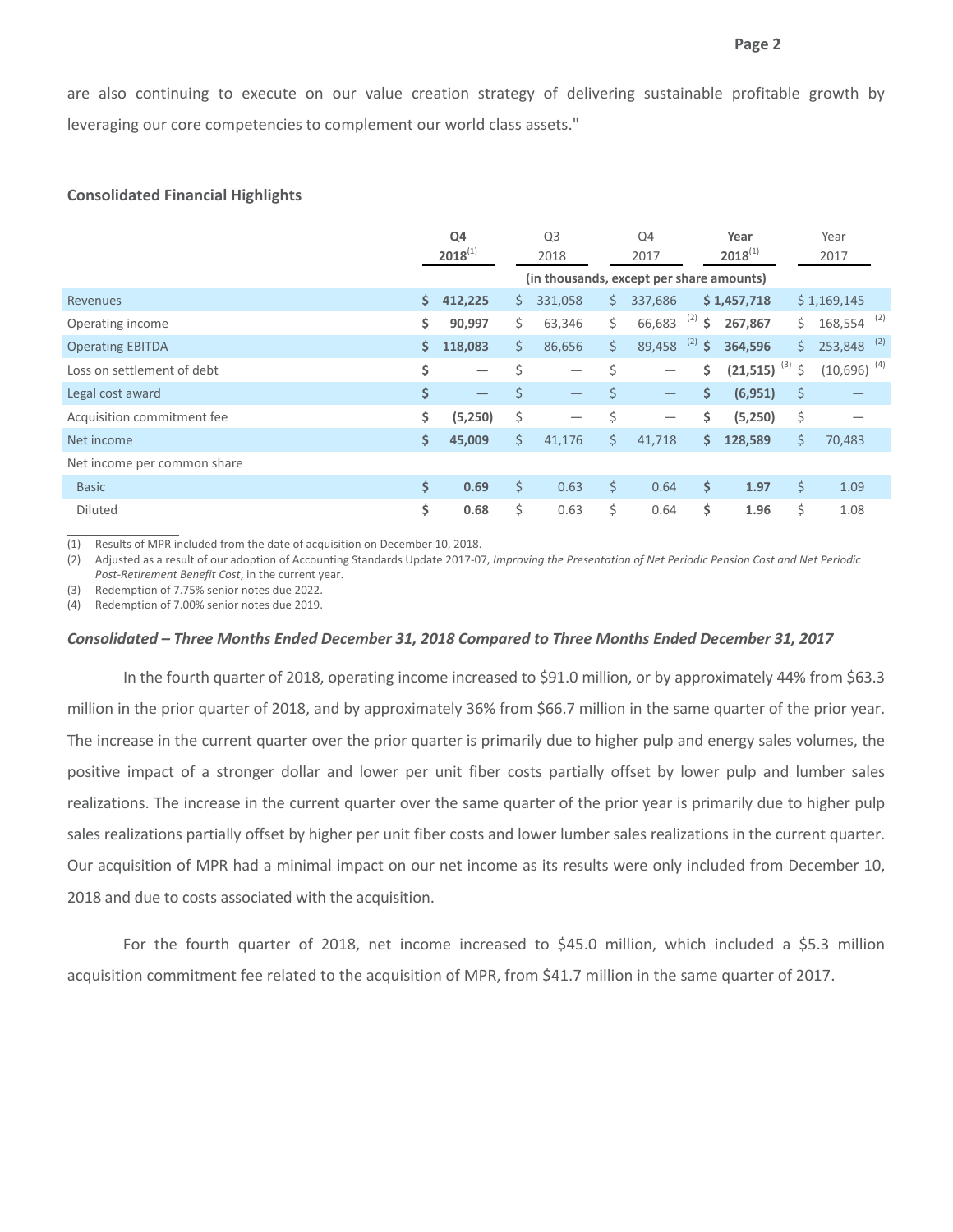### **Segment Results**

## *Pulp: Record production benefitting from our capital investments*

|                              |  | <b>Three Months Ended</b><br>December 31, |                |         |  |  |  |  |  |
|------------------------------|--|-------------------------------------------|----------------|---------|--|--|--|--|--|
|                              |  |                                           |                |         |  |  |  |  |  |
|                              |  | $2018^{(1)}$                              |                | 2017    |  |  |  |  |  |
|                              |  |                                           | (in thousands) |         |  |  |  |  |  |
| Pulp revenues                |  | 345,128                                   |                | 266,835 |  |  |  |  |  |
| Energy and chemical revenues |  | 24.240                                    | S              | 23,852  |  |  |  |  |  |
| Operating income             |  | 94,532                                    |                | 66,868  |  |  |  |  |  |

(1) Results of MPR included from December 10, 2018.

<u> 1989 - Johann Barbara, martin da basar a</u>

In the fourth quarter of 2018 pulp revenues increased by approximately 29% to \$345.1 million from \$266.8 million in the same quarter of the prior year due to higher sales realizations. In the current quarter our NBSK pulp realized sales price increased by approximately 16% to \$830 per ADMT from \$716 per ADMT in the same quarter of the prior year as a result of steady demand. NBSK pulp sales volumes increased by approximately 7% to 392,729 ADMTs in the current quarter from 367,393 ADMTs in the same quarter of the prior year primarily due to our record production and the inclusion of 17,760 ADMTs resulting from the acquisition of MPR. During the current quarter, as a result of the acquisition of MPR, we also sold 22,907 ADMTs of NBHK pulp.

Pulp markets in China weakened during the last quarter of 2018 primarily as a result of market sentiment and lower demand from graphic paper and packaging producers. This trend began in the later part of the third quarter of 2018 and we currently expect it to continue into the first quarter of 2019.

In the fourth quarter of 2018, NBSK pulp production increased by approximately 8% to 413,630 ADMTs from 382,487 ADMTs in the same quarter of 2017 and included 20,278 ADMTs of NBSK from MPR. Excluding MPR, we had record quarterly NBSK pulp production due to strong production at all of our incumbent pulp mills and the realization of benefits associated with capital expenditures. In the current quarter we also produced 21,263 ADMTs of NBHK pulp. In both the current quarter and the same quarter of 2017, we had three days of annual maintenance downtime at our Stendal mill.

Overall, per unit fiber costs increased by approximately 12% in the current quarter from the same quarter of 2017 primarily as a result of strong demand for wood from competitors in the procurement areas for our German mills. In our Celgar mill's fiber basket strong demand from coastal pulp mills and limited pulp log availability created upward pricing pressure.

In the fourth quarter of 2018 pulp segment operating income increased by approximately 41% to \$94.5 million from \$66.9 million in the same quarter of 2017 as higher pulp sales realizations more than offset higher per unit fiber costs.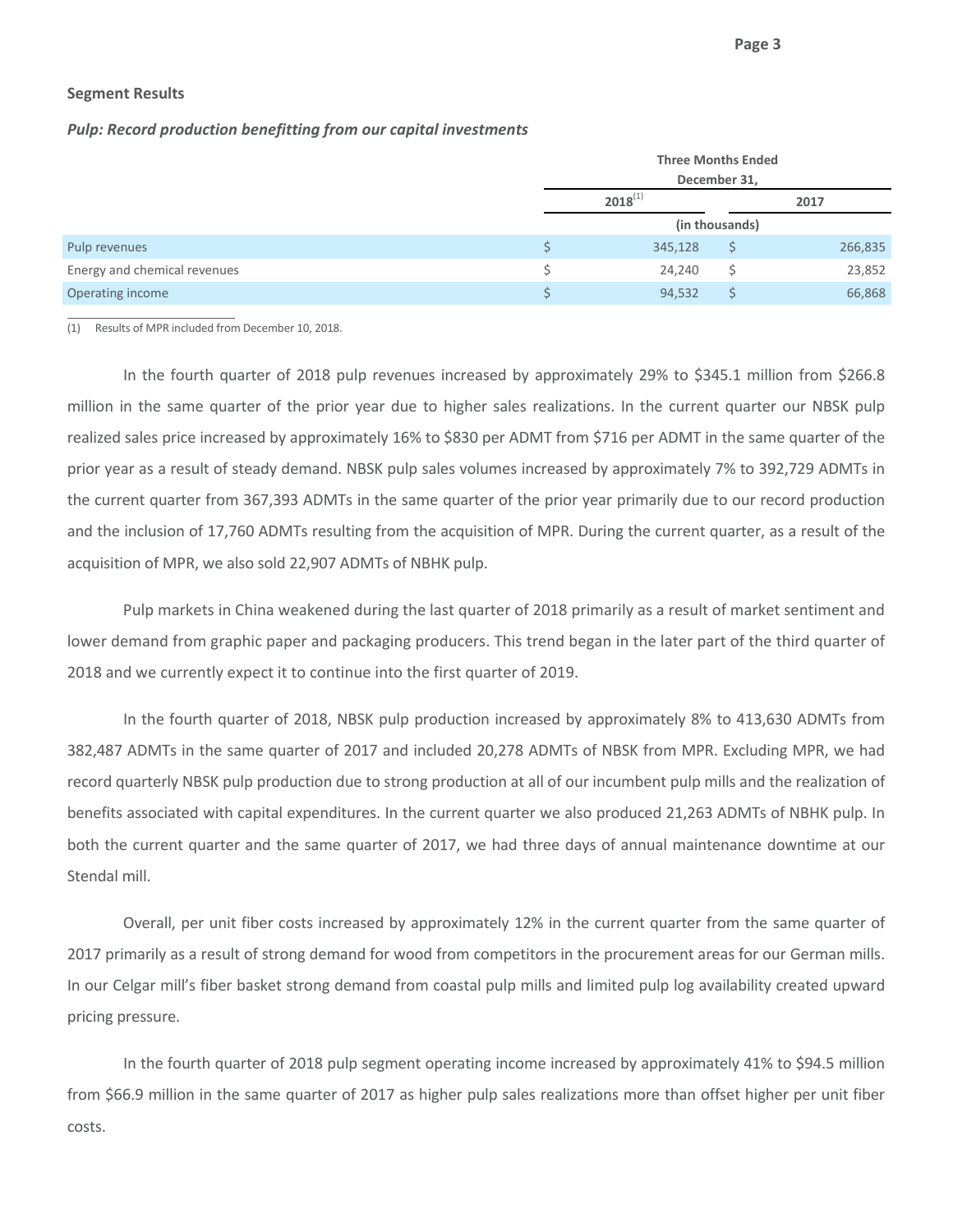|                        | <b>Three Months Ended</b> |                |        |  |  |  |  |  |  |
|------------------------|---------------------------|----------------|--------|--|--|--|--|--|--|
|                        | December 31,              |                |        |  |  |  |  |  |  |
|                        | 2018                      | 2017           |        |  |  |  |  |  |  |
|                        |                           | (in thousands) |        |  |  |  |  |  |  |
| Lumber revenues        | 37,234                    | S              | 40,732 |  |  |  |  |  |  |
| Energy revenues        | 2,817                     | Ŝ              | 3,111  |  |  |  |  |  |  |
| Wood residual revenues | 2,328                     | \$             | 3,156  |  |  |  |  |  |  |
| Operating income       | 669                       | S              | 2,546  |  |  |  |  |  |  |

## *Wood Products: Steady sales impacted by lower prices*

In the fourth quarter of 2018 lumber revenues decreased by approximately 9% to \$37.2 million from \$40.7 million in the same quarter of the prior year due to lower realized sales prices. Average lumber sales realizations decreased by approximately 11% to \$369 per Mfbm in the fourth quarter of 2018 from approximately \$416 per Mfbm in the same quarter of 2017 primarily due to weakening in the U.S. lumber markets. U.S. lumber pricing declined in the current quarter as record pricing earlier in the year resulted in increased supply and high customer inventory levels combined with a slower summer housing market. European lumber pricing also declined due to an increase in beetle and storm damaged wood entering the market at lower prices.

In the current quarter, per unit fiber costs decreased by approximately 9% from the same quarter of 2017 primarily as a result of the availability of beetle and storm damaged wood.

In the fourth quarter of 2018 our wood products segment had operating income of \$0.7 million compared to operating income of \$2.5 million in the same quarter of 2017 primarily due to lower lumber sales realizations partially offset by lower per unit fiber costs.

#### *Consolidated – Year Ended December 31, 2018 Compared to Year Ended December 31, 2017*

Total revenues in 2018 increased by approximately 25% to \$1,457.7 million from \$1,169.1 million in 2017 primarily due to a 28% increase in NBSK pulp sales realizations and the inclusion of revenues from our wood products segment for the full year, partially offset by lower pulp sales volumes.

Costs and expenses in 2018 increased by approximately 19% to \$1,189.9 million from \$1,000.6 million in 2017 primarily due to higher per unit fiber costs, higher maintenance costs and the inclusion of our wood products segment results for the full year.

In 2018, cost of sales depreciation and amortization increased to \$96.3 million from \$84.9 million in 2017 due to the completion of large capital projects at our mills, the inclusion of our wood products segment for the full year and the impact of an overall weaker dollar on our euro denominated expenses.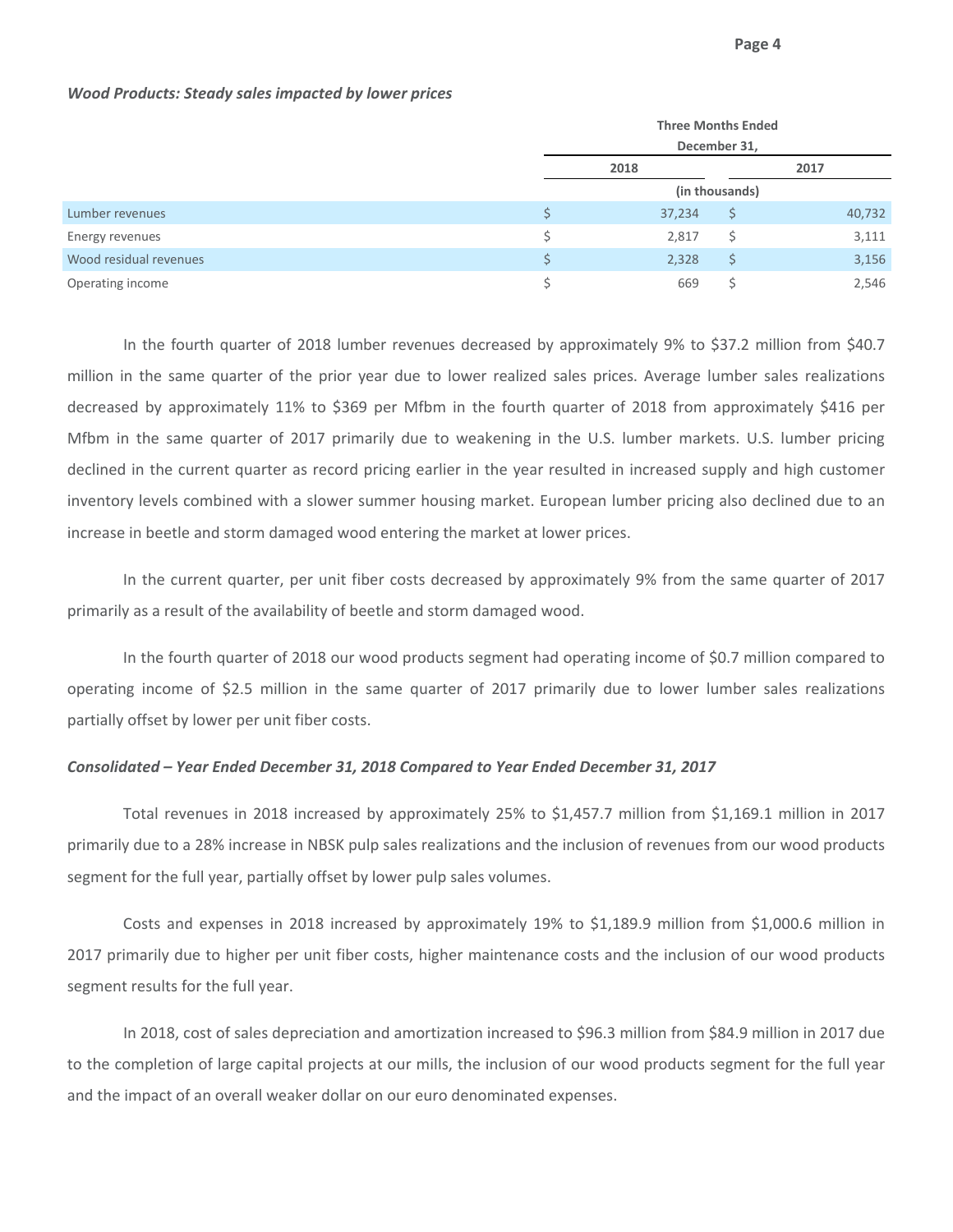Selling, general and administrative expenses increased to \$61.5 million in 2018 from \$49.7 million in 2017 primarily due to increased business development activities and the inclusion of our wood products segment for the full year.

In 2018, our operating income increased by approximately 59% to \$267.9 million from \$168.6 million in 2017.

Interest expense in 2018 decreased to \$51.5 million from \$54.8 million in 2017 primarily as a result of a lower overall average interest rate on our outstanding debt.

During 2018, income tax expense increased to \$48.7 million from \$33.5 million in 2017 primarily due to higher taxable income for our German mills. In 2018, record net income resulted in our loss carryforwards and other deductions being reduced and current income taxes of \$32.1 million.

In 2018, net income increased to \$128.6 million, or \$1.97 per basic and \$1.96 per diluted share, after giving effect to \$33.7 million (or \$0.51 per diluted share) in debt settlement, legal cost award and acquisition commitment fee costs, from \$70.5 million (or \$1.08 per diluted share) in 2017, which included \$10.7 million in debt settlement costs.

In 2018, Operating EBITDA increased by approximately 44% to \$364.6 million from \$253.8 million in 2017 as higher pulp sales realizations more than offset higher per unit fiber costs, higher maintenance costs and lower energy and pulp sales volumes.

#### **Segment Results**

#### *Selected Pulp Segment Financial Information*

|                               | Year Ended December 31, |                |  |         |  |  |
|-------------------------------|-------------------------|----------------|--|---------|--|--|
|                               |                         | $2018^{(1)}$   |  | 2017    |  |  |
|                               |                         | (in thousands) |  |         |  |  |
| Pulp revenues                 |                         | 1,190,588      |  | 979,645 |  |  |
| Energy and chemical revenues  |                         | 77,616         |  | 92,070  |  |  |
| Depreciation and amortization |                         | 87,628         |  | 80,833  |  |  |
| Operating income              |                         | 274,356        |  | 171.279 |  |  |

(1) Results of MPR included from December 10, 2018.

#### *Selected Wood Products Segment Financial Information*

|                               |    | Year Ended December 31, |   |              |  |  |  |
|-------------------------------|----|-------------------------|---|--------------|--|--|--|
|                               |    | 2018                    |   | $2017^{(1)}$ |  |  |  |
|                               |    | (in thousands)          |   |              |  |  |  |
| Lumber revenues               | \$ | 168,663                 | S | 82,176       |  |  |  |
| Energy revenues               | Ś  | 10,831                  |   | 8,872        |  |  |  |
| Wood residual revenues        | S. | 9,542                   | S | 6,382        |  |  |  |
| Depreciation and amortization | \$ | 8,485                   | S | 4,060        |  |  |  |
| Operating income              | \$ | 6,203                   |   | 5,610        |  |  |  |
|                               |    |                         |   |              |  |  |  |

(1) We acquired the Friesau mill in April 2017.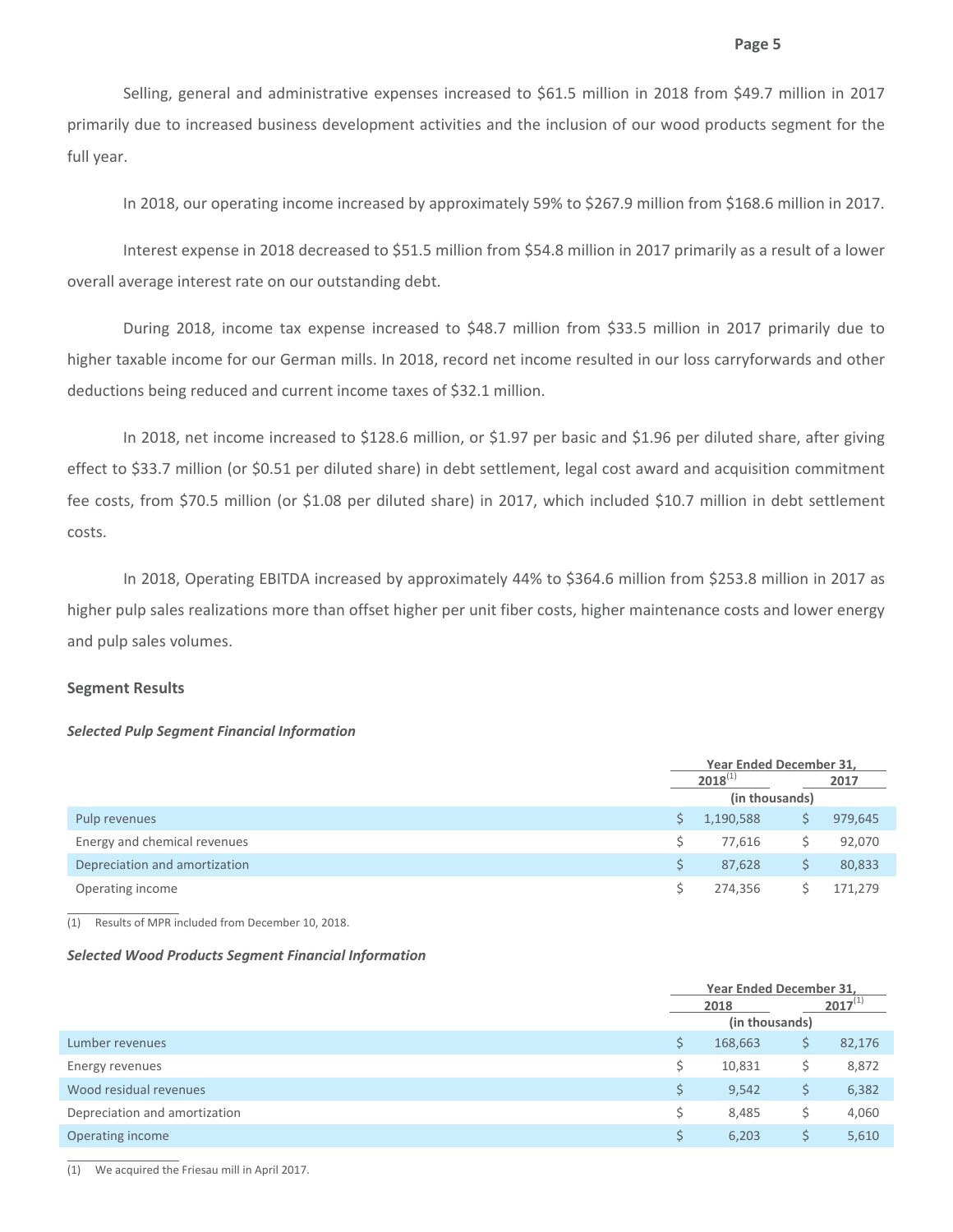**Page 6**

## **Outlook**

At the end of December 2018, world NBSK producer inventories were about 41 days' supply. At the start of 2019, we are starting to see increased demand in China, which we expect will lower inventory levels.

We currently expect first quarter lumber pricing to be generally stable.

In 2019 we will be focused on integrating our new acquisitions to maximize identified synergies and execute our sustainable profitable growth strategy.

## **Quarterly Dividend**

A quarterly dividend of \$0.125 per share will be paid on April 3, 2019 to all shareholders of record on March 27, 2019. Future dividends will be subject to Board approval and may be adjusted as business and industry conditions warrant.

#### **Earnings Release Call**

In conjunction with this release, Mercer International Inc. will host a conference call, which will be simultaneously broadcast live over the Internet. Management will host the call, which is scheduled for February 15, 2019 at 10:00 AM (Eastern Standard Time). Listeners can access the conference call live and archived for 30 days over the Internet at https://edge.media-server.com/m6/p/rpgxqrn4 or through a link on the company's home page at http://www.mercerint.com. Please allow 15 minutes prior to the call to visit the site and download and install any necessary audio software.

Mercer International Inc. is a global forest products company with operations in Germany and Canada with consolidated annual production capacity of 2.2 million tonnes of pulp and 550 million board feet of lumber. To obtain further information on the company, please visit its web site at http://www.mercerint.com.

*The preceding includes forward looking statements which involve known and unknown risks and uncertainties* which may cause our actual results in future periods to differ materially from forecasted results. Words such as *"expects", "anticipates", "projects", "intends", "designed", "will", "believes", "estimates", "may", "could" and* variations of such words and similar expressions are intended to identify such forward-looking statements. Among those factors which could cause actual results to differ materially are the following: the highly cyclical nature of our *business, raw material costs, our level of indebtedness, competition, foreign exchange and interest rate fluctuations, our use of derivatives, expenditures for capital projects, environmental regulation and compliance, disruptions to our production, market conditions and other risk factors listed from time to time in our SEC reports.*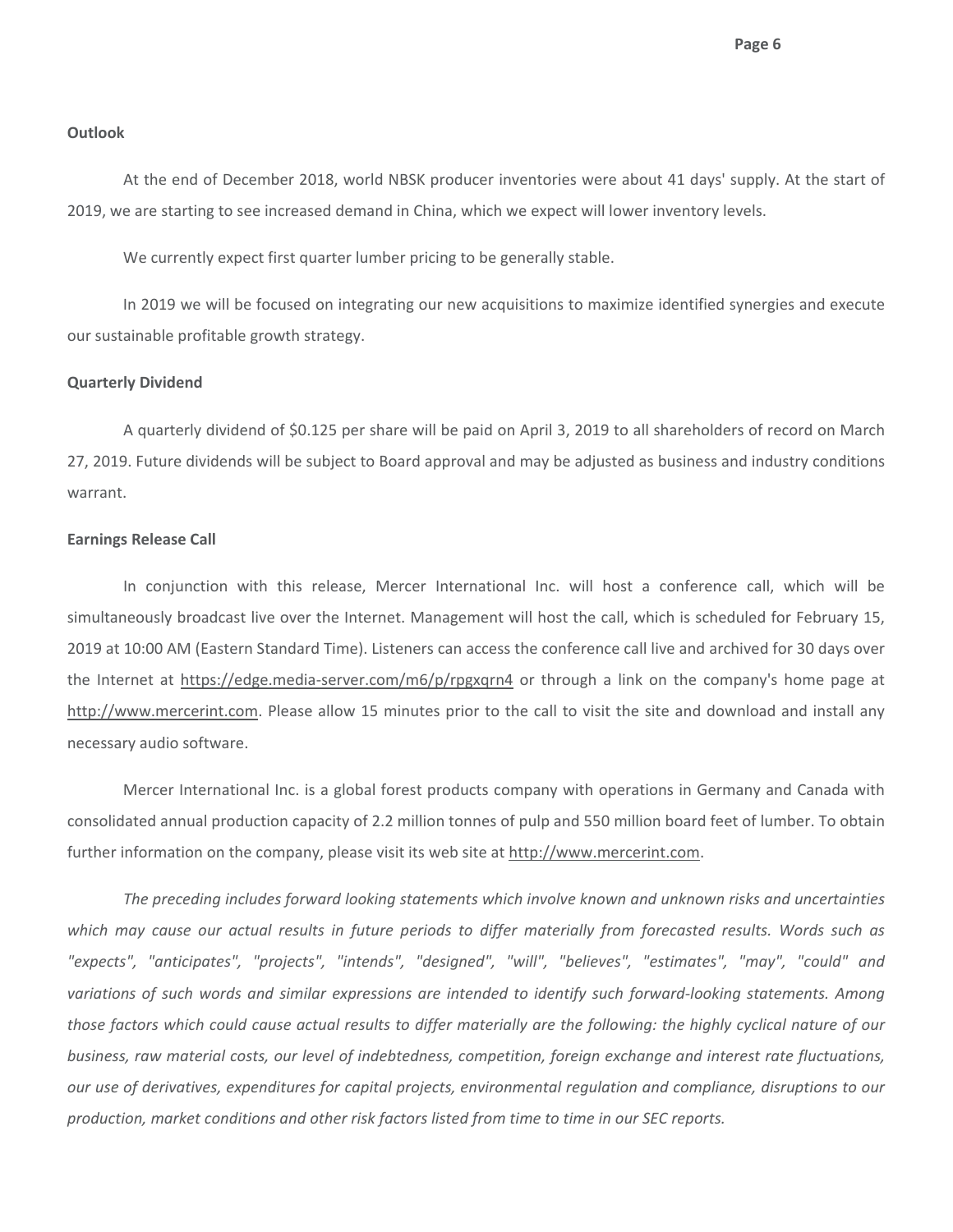APPROVED BY:

Jimmy S.H. Lee Executive Chairman (604) 684‐1099

David M. Gandossi Chief Executive Officer (604) 684‐1099

‐FINANCIAL TABLES FOLLOW‐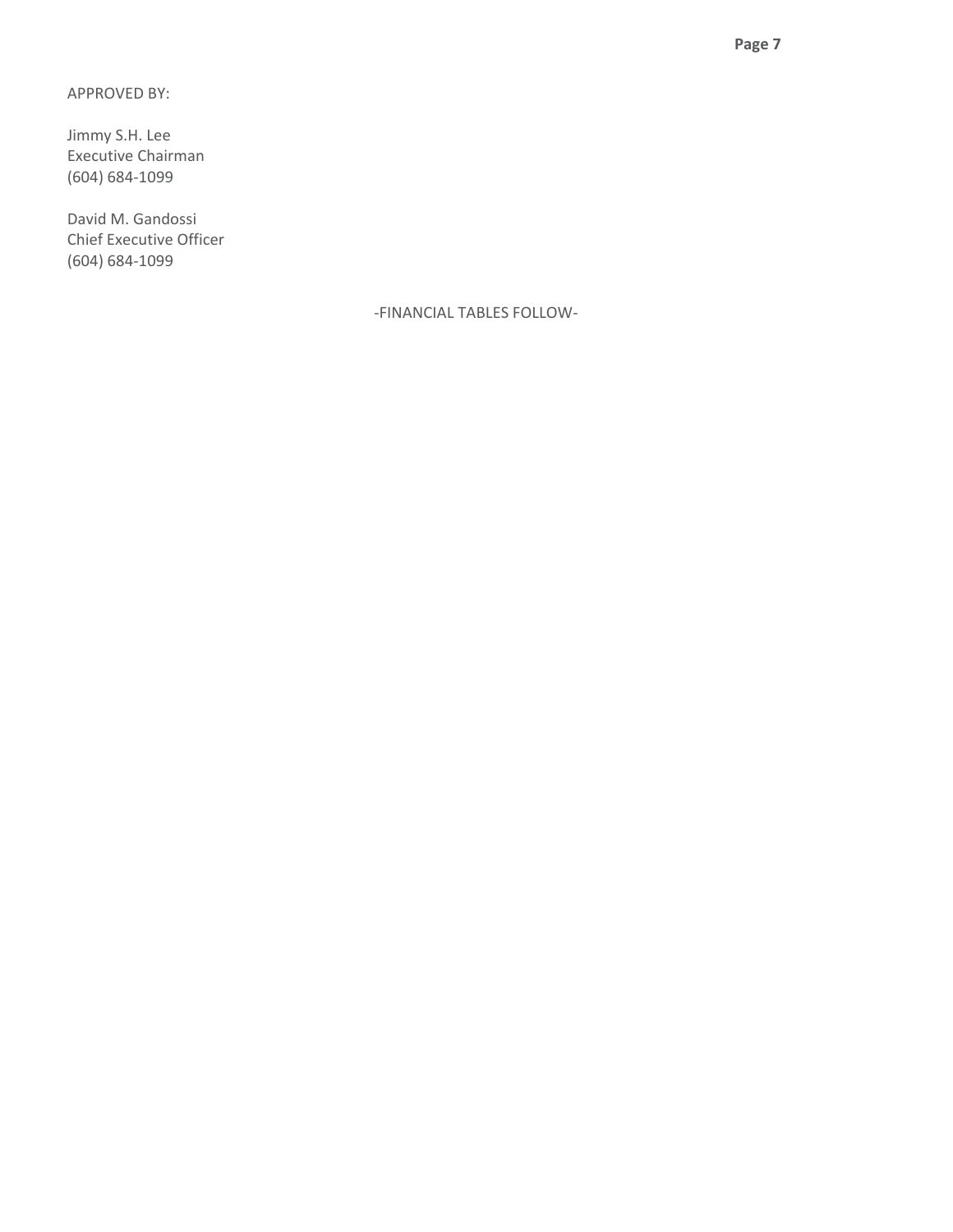# **Summary Financial Highlights**

|                                                     |    | Q4           | Q <sub>3</sub> |                                          |         | Q4        |           | Year                         |    | Year                      |     |
|-----------------------------------------------------|----|--------------|----------------|------------------------------------------|---------|-----------|-----------|------------------------------|----|---------------------------|-----|
|                                                     |    | $2018^{(1)}$ |                | 2018                                     |         | 2017      |           | $2018^{(1)}$                 |    | 2017                      |     |
|                                                     |    |              |                | (in thousands, except per share amounts) |         |           |           |                              |    |                           |     |
| Pulp segment revenues                               | \$ | 369,368      | \$             | 292,969                                  | Ś       | 290,687   |           | \$1,268,204                  |    | \$1,071,715               |     |
| Wood products segment revenues                      |    | 42,379       |                | 38,089                                   |         | 46,999    |           | 189,036                      |    | 97,430                    |     |
| Corporate and other revenues                        |    | 478          |                |                                          |         |           |           | 478                          |    |                           |     |
| Total revenues                                      | \$ | 412,225      | \$             | 331,058                                  | \$      | 337,686   |           | \$1,457,718                  |    | \$1,169,145               |     |
|                                                     |    |              |                |                                          |         |           |           |                              |    |                           |     |
| Pulp segment operating income                       | \$ | 94,532       | \$             | 68,794                                   | \$      | 66,868    | (2)<br>\$ | 274,356                      | \$ | $171,279$ <sup>(2)</sup>  |     |
| Wood products segment operating income (loss)       |    | 669          |                | (1,770)                                  |         | 2,546     |           | 6,203                        |    | 5,610                     |     |
| Corporate and other operating loss                  |    | (4,204)      |                | (3,678)                                  |         | (2,731)   |           | (12, 692)                    |    | (8, 335)                  |     |
| Total operating income                              | \$ | 90,997       | Ś              | 63,346                                   | Ś       | 66,683    | Ś         | 267,867                      | Ś  | 168,554                   |     |
|                                                     |    |              |                |                                          |         |           |           |                              |    |                           |     |
| Pulp segment depreciation and amortization          | \$ | 24,176       | \$             | 20,802                                   |         | 21,181    | \$.       | 87,628                       | \$ | 80,833                    |     |
| Wood products segment depreciation and amortization |    | 2,625        |                | 2,395                                    |         | 1,507     |           | 8,485                        |    | 4,060                     |     |
| Corporate and other depreciation and amortization   |    | 285          |                | 113                                      |         | 87        |           | 616                          |    | 401                       |     |
| Total depreciation and amortization                 | Ś  | 27,086       | \$             | 23,310                                   | \$      | 22,775    | \$        | 96,729                       | \$ | 85,294                    |     |
|                                                     |    |              |                |                                          |         |           |           |                              |    |                           |     |
| <b>Operating EBITDA</b>                             | \$ | 118,083      | \$             | 86,656                                   | \$      | 89,458    | (2)<br>Ś  | 364,596                      | \$ | 253,848                   | (2) |
| Loss on settlement of debt                          | \$ |              | \$             | $\overline{\phantom{0}}$                 | \$      |           | \$        | $(21,515)$ <sup>(3)</sup> \$ |    | $(10,696)$ <sup>(4)</sup> |     |
| Legal cost award                                    | \$ |              | \$             |                                          | \$      |           | \$        | (6, 951)                     | \$ |                           |     |
| Acquisition commitment fee                          | \$ | (5,250)      | \$             | $\qquad \qquad -$                        | \$      |           | \$        | (5,250)                      | \$ |                           |     |
| Provision for income taxes                          | \$ | (20, 457)    | \$             | (10, 182)                                | \$      | (11, 555) | \$        | (48, 681)                    | \$ | (33, 452)                 |     |
| Net income                                          | \$ | 45,009       | Ś.             | 41,176                                   | \$      | 41,718    | \$.       | 128,589                      | \$ | 70,483                    |     |
| Net income per common share                         |    |              |                |                                          |         |           |           |                              |    |                           |     |
| <b>Basic</b>                                        | \$ | 0.69         | \$             | 0.63                                     | $\zeta$ | 0.64      | \$        | 1.97                         | \$ | 1.09                      |     |
| Diluted                                             | \$ | 0.68         | Ś              | 0.63                                     | \$      | 0.64      | \$        | 1.96                         | \$ | 1.08                      |     |
| Common shares outstanding at period end             |    | 65,202       |                | 65,202                                   |         | 65,017    |           | 65,202                       |    | 65,017                    |     |

(1) Results of MPR included from the date of acquisition on December 10, 2018.

(2) Adjusted as a result of our adoption of Accounting Standards Update 2017-07, Improving the Presentation of Net Periodic Pension Cost and Net Periodic *Post‐Retirement Benefit Cost*, in the current year.

(3) Redemption of 7.75% senior notes due 2022.<br>(4) Redemption of 7.00% senior notes due 2019.

\_\_\_\_\_\_\_\_\_\_\_\_\_

Redemption of 7.00% senior notes due 2019.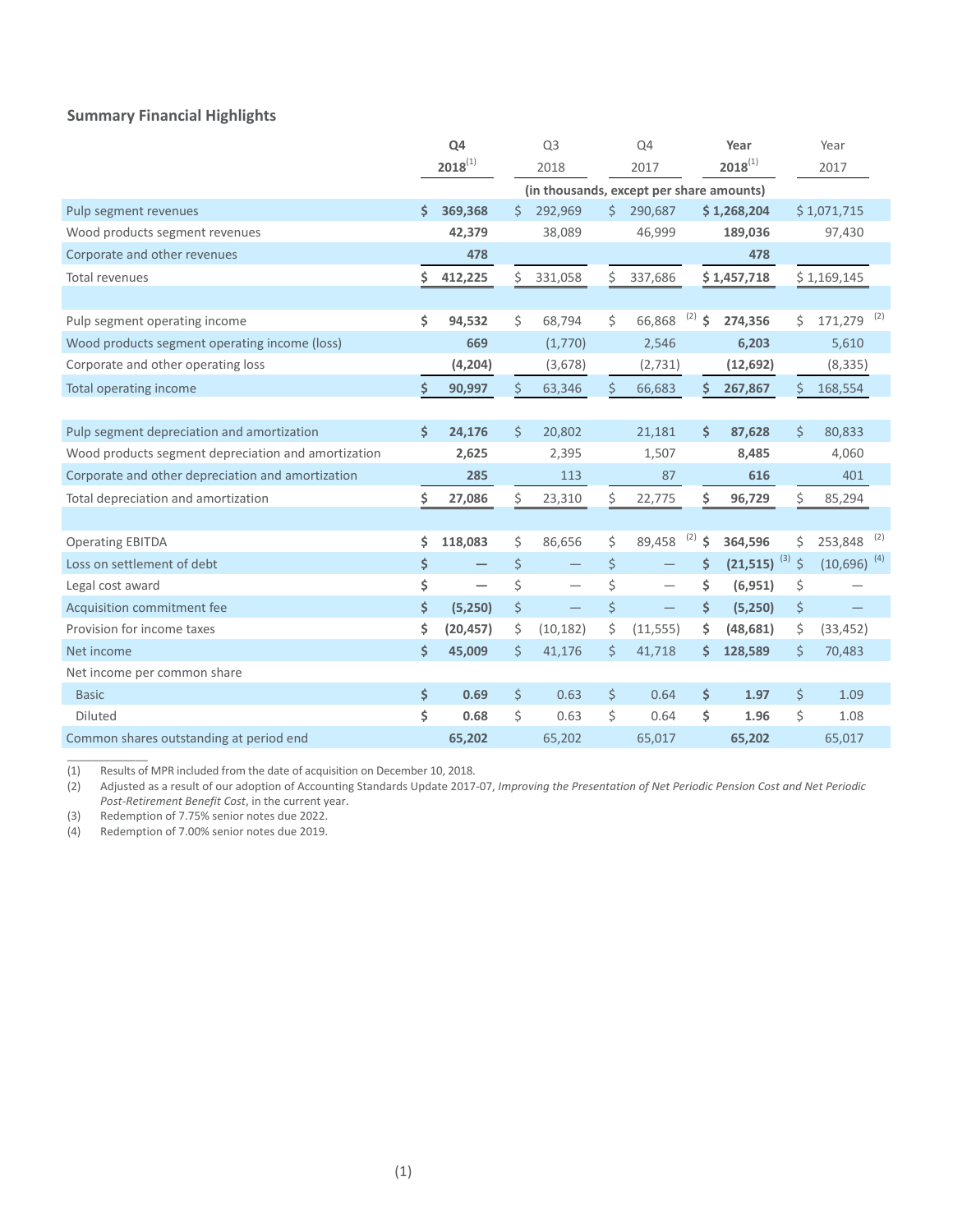# **Summary Operating Highlights**

|                                                                         | Q4           | Q <sub>3</sub> | Q4     | Year           | Year    |
|-------------------------------------------------------------------------|--------------|----------------|--------|----------------|---------|
| <b>Pulp Segment</b>                                                     | $2018^{(1)}$ | 2018           | 2017   | $2018^{(1)}$   | 2017    |
| Pulp production ('000 ADMTs)                                            |              |                |        |                |         |
| <b>NBSK</b>                                                             | 413.6        | 363.5          | 382.5  | 1,451.3        | 1,507.0 |
| <b>NBHK</b>                                                             | 21.3         |                |        | 21.3           |         |
| Annual maintenance downtime ('000 ADMTs)                                | 5.7          | 14.4           | 5.3    | 75.6           | 48.0    |
| Annual maintenance downtime (days)                                      | 3            | 14             | 3      | 54             | 35      |
| Pulp sales ('000 ADMTs)                                                 |              |                |        |                |         |
| <b>NBSK</b>                                                             | 392.7        | 319.9          | 367.4  | 1,418.0        | 1,515.1 |
| <b>NBHK</b>                                                             | 22.9         |                |        | 22.9           |         |
| Average NBSK pulp list prices in Europe (\$/ADMT) <sup>(2)</sup>        | 1,205        | 1,230          | 997    | 1,183          | 901     |
| Average NBSK pulp list prices in China (\$/ADMT) <sup>(2)</sup>         | 805          | 887            | 863    | 878            | 712     |
| Average NBSK pulp list prices in North America (\$/ADMT) <sup>(2)</sup> | 1,428        | 1,377          | 1,183  | 1,337          | 1,105   |
| Average pulp sales realizations (\$/ADMT) <sup>(3)</sup>                |              |                |        |                |         |
| <b>NBSK</b>                                                             | 830          | 852            | 716    | 821            | 640     |
| <b>NBHK</b>                                                             | 707          |                |        | 707            |         |
| Energy production ('000 MWh)                                            | (4)<br>504.6 | 388.0          | 469.8  | (4)<br>1,625.2 | 1,888.3 |
| Energy sales ('000 MWh)                                                 | (4)<br>213.9 | 141.0          | 201.2  | (4)<br>615.2   | 822.1   |
| Average energy sales realizations (\$/MWh)                              | 99           | 105            | 102    | 103            | 95      |
|                                                                         |              |                |        |                |         |
| <b>Wood Products Segment</b>                                            |              |                |        |                |         |
| Lumber production (MMfbm)                                               | 104.7        | 79.5           | 104.2  | 398.7          | 281.3   |
| Lumber sales (MMfbm)                                                    | 100.9        | 83.8           | 97.9   | 412.9          | 213.5   |
| Average lumber sales realizations (\$/Mfbm)                             | 369          | 409            | 416    | 408            | 385     |
| Energy production and sales ('000 MWh)                                  | 23.8         | 16.4           | 25.2   | 86.3           | 73.7    |
| Average energy sales realizations (\$/MWh)                              | 118          | 121            | 123    | 125            | 120     |
|                                                                         |              |                |        |                |         |
| <b>Average Spot Currency Exchange Rates</b>                             |              |                |        |                |         |
| $5/5^{(5)}$                                                             | 1.1414       | 1.1629         | 1.1778 | 1.1817         | 1.1301  |
| $$ / C$^{(5)}$                                                          | 0.7577       | 0.7651         | 0.7866 | 0.7722         | 0.7710  |

(1) Results of MPR included from the date of acquisition on December 10, 2018.

(2) Source: RISI pricing report.

(3) Sales realizations after customer discounts, rebates and other selling concessions. Incorporates the effect of pulp price variations occurring between the order and shipment dates.

(4) Excludes energy production and sales relating to our 50% interest in the joint venture NBSK mill which is accounted for as an equity investment.

(5) Average Federal Reserve Bank of New York Noon Buying Rates over the reporting period.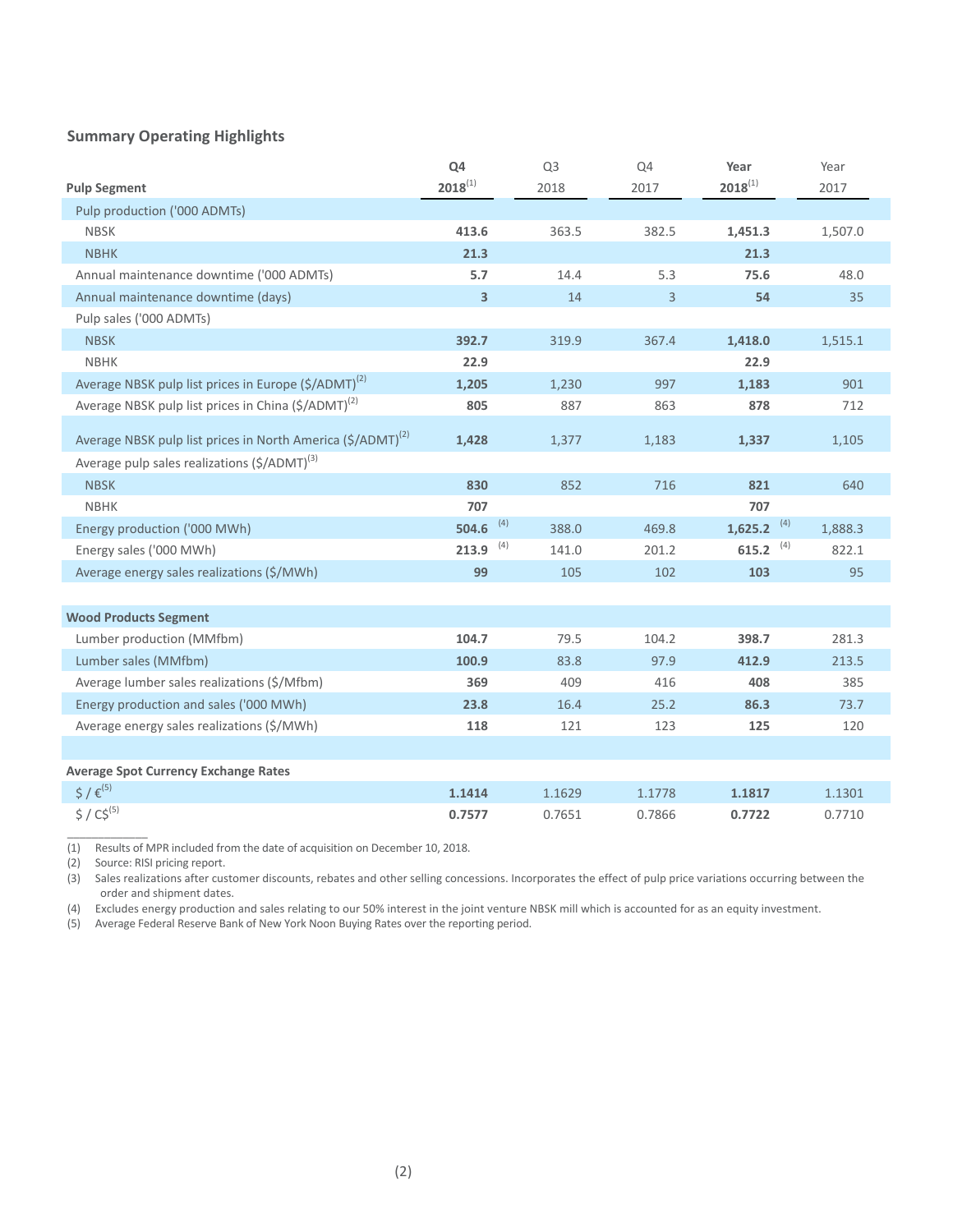## **MERCER INTERNATIONAL INC. CONSOLIDATED STATEMENTS OF OPERATIONS (Unaudited) (In thousands, except per share data)**

|                                                        | <b>Three Months Ended</b><br>December 31, |              |         |           | <b>For the Year Ended</b><br>December 31, |              |         |           |  |
|--------------------------------------------------------|-------------------------------------------|--------------|---------|-----------|-------------------------------------------|--------------|---------|-----------|--|
|                                                        |                                           | $2018^{(1)}$ |         | 2017      |                                           | $2018^{(1)}$ |         | 2017      |  |
| Revenues                                               | \$                                        | 412,225      | $\zeta$ | 337,686   | \$                                        | 1,457,718    | $\zeta$ | 1,169,145 |  |
| Costs and expenses                                     |                                           |              |         |           |                                           |              |         |           |  |
| Cost of sales, excluding depreciation and amortization |                                           | 276,673      |         | 233,948   |                                           | 1,032,101    |         | 866,019   |  |
| Cost of sales depreciation and amortization            |                                           | 26,976       |         | 22,688    |                                           | 96,288       |         | 84,893    |  |
| Selling, general and administrative expenses           |                                           | 17,579       |         | 14,367    |                                           | 61,462       |         | 49,679    |  |
| Operating income                                       |                                           | 90,997       |         | 66,683    |                                           | 267,867      |         | 168,554   |  |
| Other income (expenses)                                |                                           |              |         |           |                                           |              |         |           |  |
| Interest expense                                       |                                           | (15, 492)    |         | (14,084)  |                                           | (51, 464)    |         | (54, 796) |  |
| Loss on settlement of debt                             |                                           |              |         |           |                                           | (21, 515)    |         | (10,696)  |  |
| Legal cost award                                       |                                           |              |         |           |                                           | (6,951)      |         |           |  |
| Acquisition commitment fee                             |                                           | (5,250)      |         |           |                                           | (5,250)      |         |           |  |
| Other income (expenses)                                |                                           | (4,789)      |         | 674       |                                           | (5, 417)     |         | 873       |  |
| Total other expenses                                   |                                           | (25, 531)    |         | (13, 410) |                                           | (90, 597)    |         | (64, 619) |  |
| Income before provision for income taxes               |                                           | 65,466       |         | 53,273    |                                           | 177,270      |         | 103,935   |  |
| Provision for income taxes                             |                                           | (20, 457)    |         | (11, 555) |                                           | (48, 681)    |         | (33, 452) |  |
| Net income                                             | Ś.                                        | 45,009       | Ŝ.      | 41,718    | Ś.                                        | 128,589      | Ś.      | 70,483    |  |
| Net income per common share                            |                                           |              |         |           |                                           |              |         |           |  |
| <b>Basic</b>                                           | \$                                        | 0.69         | \$      | 0.64      | \$                                        | 1.97         | \$      | 1.09      |  |
| <b>Diluted</b>                                         | \$                                        | 0.68         | $\zeta$ | 0.64      | \$                                        | 1.96         | $\zeta$ | 1.08      |  |
|                                                        |                                           |              |         |           |                                           |              |         |           |  |
| Dividends declared per common share                    | \$                                        | 0.125        | \$      | 0.125     | Ś                                         | 0.500        | \$      | 0.470     |  |
|                                                        |                                           |              |         |           |                                           |              |         |           |  |

(1) Results of MPR included from the date of acquisition on December 10, 2018.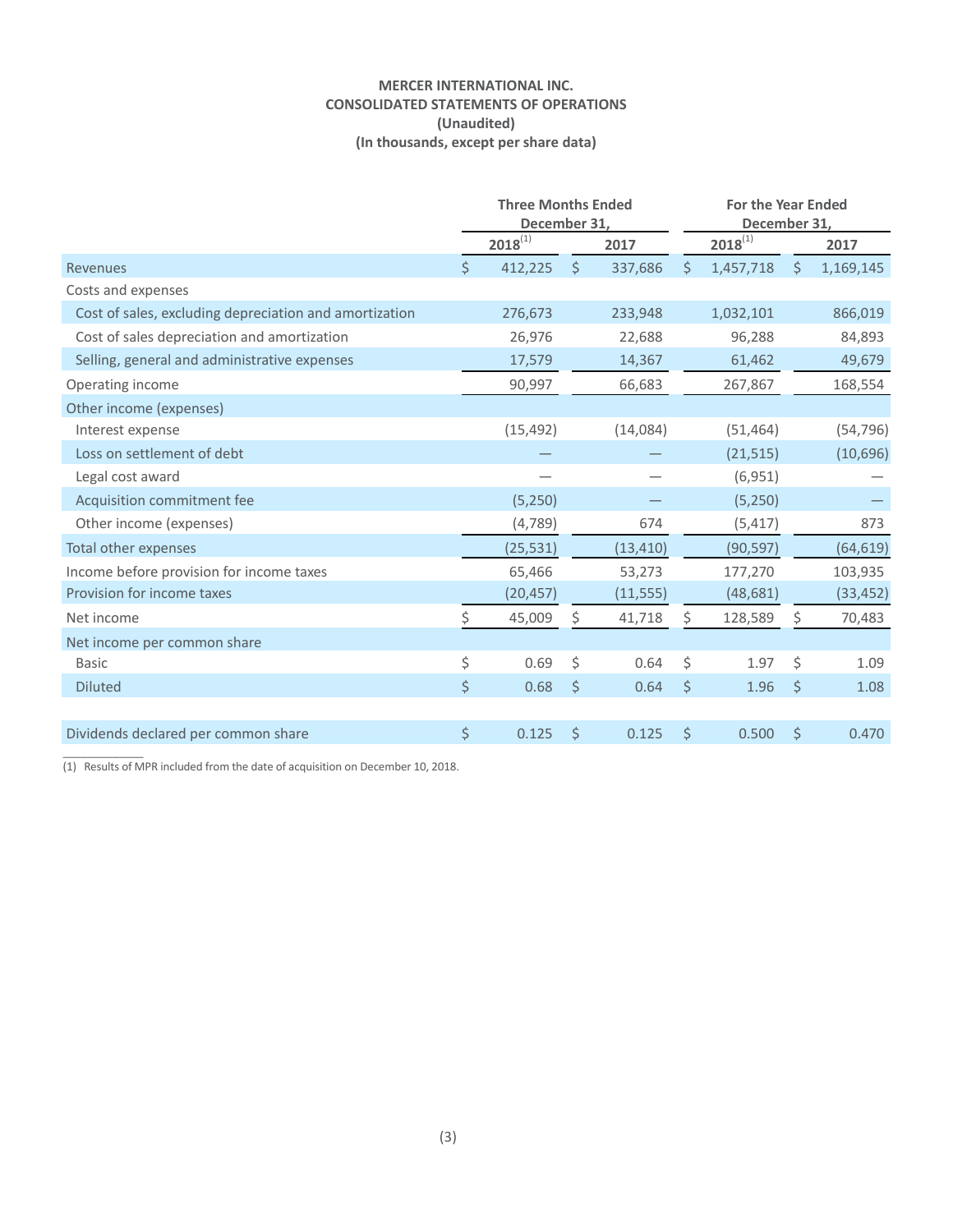# **MERCER INTERNATIONAL INC. CONSOLIDATED BALANCE SHEETS (Unaudited) (In thousands, except share and per share data)**

|                                                       |         | December 31,   |         |           |
|-------------------------------------------------------|---------|----------------|---------|-----------|
|                                                       |         | 2018           |         | 2017      |
| <b>ASSETS</b>                                         |         |                |         |           |
| Current assets                                        |         |                |         |           |
| Cash and cash equivalents                             | $\zeta$ | 240,491        | S.      | 143,299   |
| Restricted cash to redeem senior notes                |         |                |         | 317,439   |
| <b>Accounts receivable</b>                            |         | 252,692        |         | 206,027   |
| Inventories                                           |         | 303,813        |         | 176,601   |
| Prepaid expenses and other                            |         | 13,703         |         | 8,973     |
| <b>Total current assets</b>                           |         | 810,699        |         | 852,339   |
|                                                       |         |                |         |           |
| Property, plant and equipment, net                    |         | 1,029,257      |         | 844,848   |
| Investment in joint ventures                          |         | 62,574         |         |           |
| Intangible and other assets                           |         | 71,831         |         | 26,147    |
| Deferred income tax                                   |         | 1,374          |         | 1,376     |
| Total assets                                          | \$      | 1,975,735 \$   |         | 1,724,710 |
|                                                       |         |                |         |           |
| LIABILITIES AND SHAREHOLDERS' EQUITY                  |         |                |         |           |
| <b>Current liabilities</b>                            |         |                |         |           |
| Accounts payable and other                            | \$      | 194,484        | $\zeta$ | 133,557   |
| Pension and other post-retirement benefit obligations |         | 904            |         | 985       |
| Senior notes to be redeemed with restricted cash      |         |                |         | 295,924   |
| <b>Total current liabilities</b>                      |         | 195,388        |         | 430,466   |
|                                                       |         |                |         |           |
| Debt                                                  |         | 1,041,389      |         | 662,997   |
| Pension and other post-retirement benefit obligations |         | 25,829         |         | 21,156    |
| Capital leases and other                              |         | 38,593         |         | 27,464    |
| Deferred income tax                                   |         | 93,107         |         | 31,961    |
| <b>Total liabilities</b>                              |         | 1,394,306      |         | 1,174,044 |
|                                                       |         |                |         |           |
| Shareholders' equity                                  |         |                |         |           |
| Common shares \$1 par value; 200,000,000 authorized;  |         |                |         |           |
| 65,202,000 issued and outstanding (2017 - 65,017,000) |         | 65,171         |         | 64,974    |
| Additional paid-in capital                            |         | 342,438        |         | 338,695   |
| Retained earnings                                     |         | 301,990        |         | 205,998   |
| Accumulated other comprehensive loss                  |         | (128, 170)     |         | (59,001)  |
| Total shareholders' equity                            |         | 581.429        |         | 550,666   |
| Total liabilities and shareholders' equity            |         | $1,975,735$ \$ |         | 1,724,710 |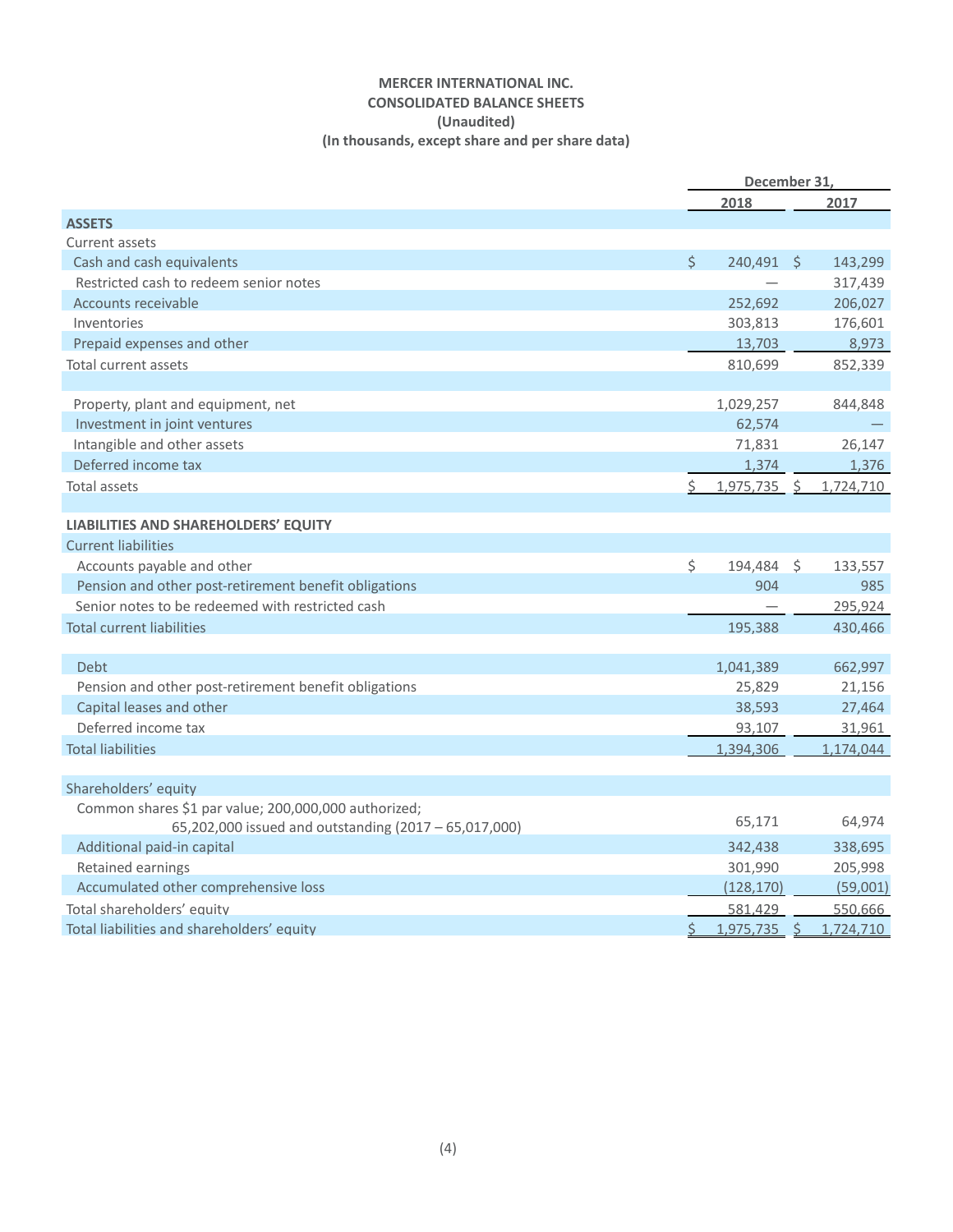# **MERCER INTERNATIONAL INC. CONSOLIDATED STATEMENTS OF CASH FLOWS (Unaudited) (In thousands)**

|                                                                                    | For the Year Ended December 31, |            |   |            |  |           |
|------------------------------------------------------------------------------------|---------------------------------|------------|---|------------|--|-----------|
|                                                                                    |                                 | 2018       |   | 2017       |  | 2016      |
| Cash flows from (used in) operating activities                                     |                                 |            |   |            |  |           |
| Net income                                                                         | \$                              | 128,589 \$ |   | 70,483 \$  |  | 34,943    |
| Adjustments to reconcile net income to cash flows from operating activities        |                                 |            |   |            |  |           |
| Depreciation and amortization                                                      |                                 | 96,729     |   | 85,294     |  | 71,984    |
| Deferred income tax provision                                                      |                                 | 16,596     |   | 22,056     |  | 16,809    |
| Loss on settlement of debt                                                         |                                 | 21,515     |   | 10,696     |  | 454       |
| Defined benefit pension plans and other post-retirement benefit plan expense       |                                 | 1,868      |   | 2,179      |  | 1,955     |
| Stock compensation expense                                                         |                                 | 3,940      |   | 2,890      |  | 4,659     |
| Other                                                                              |                                 | 3,165      |   | 2,497      |  | 4,582     |
| Defined benefit pension plans and other post-retirement benefit plan contributions |                                 | (1, 133)   |   | (2,031)    |  | (2,316)   |
| Changes in working capital                                                         |                                 |            |   |            |  |           |
| Accounts receivable                                                                |                                 | (10, 370)  |   | (64, 949)  |  | 9,466     |
| Inventories                                                                        |                                 | (58,082)   |   | (19,994)   |  | 6,844     |
| Accounts payable and accrued expenses                                              |                                 | 37,959     |   | 37,170     |  | (10, 274) |
| Other                                                                              |                                 | (4, 108)   |   | (4, 365)   |  | 1,676     |
| Net cash from (used in) operating activities                                       |                                 | 236,668    |   | 141,926    |  | 140,782   |
|                                                                                    |                                 |            |   |            |  |           |
| Cash flows from (used in) investing activities                                     |                                 |            |   |            |  |           |
| Purchase of property, plant and equipment                                          |                                 | (87, 012)  |   | (57, 915)  |  | (42, 526) |
| Purchase of intangible assets                                                      |                                 | (600)      |   | (1,777)    |  | (1,844)   |
| Acquisitions                                                                       |                                 | (380, 312) |   | (61, 627)  |  |           |
| Other                                                                              |                                 | 445        |   | (232)      |  | 67        |
| Net cash from (used in) investing activities                                       |                                 | (467, 479) |   | (121, 551) |  | (44, 303) |
|                                                                                    |                                 |            |   |            |  |           |
| Cash flows from (used in) financing activities                                     |                                 |            |   |            |  |           |
| Redemption of senior notes                                                         |                                 | (317, 439) |   | (234, 945) |  | (23,079)  |
| Proceeds from issuance of senior notes                                             |                                 | 350,000    |   | 550,000    |  |           |
| Proceeds from revolving credit facilities, net                                     |                                 | 36,560     |   | 22,281     |  |           |
| Dividend payments                                                                  |                                 | (40, 724)  |   | (29, 866)  |  | (29, 733) |
| Payment of interest rate derivative liability                                      |                                 |            |   | (6,887)    |  | (10, 883) |
| Payment of debt issuance costs                                                     |                                 | (10,074)   |   | (11,620)   |  |           |
| Other                                                                              |                                 | (3, 462)   |   | (212)      |  | 1,318     |
| Net cash from (used in) financing activities                                       |                                 | 14,861     |   | 288,751    |  | (62, 377) |
| Effect of exchange rate changes on cash, cash equivalents and restricted cash      |                                 | (4, 297)   |   | 10,716     |  | (2,065)   |
| Net increase (decrease) in cash, cash equivalents and restricted cash              |                                 | (220, 247) |   | 319,842    |  | 32,037    |
| Cash, cash equivalents and restricted cash, beginning of year                      |                                 | 460,738    |   | 140,896    |  | 108,859   |
| Cash, cash equivalents and restricted cash, end of year                            | \$                              | 240,491    | S | 460,738 \$ |  | 140,896   |